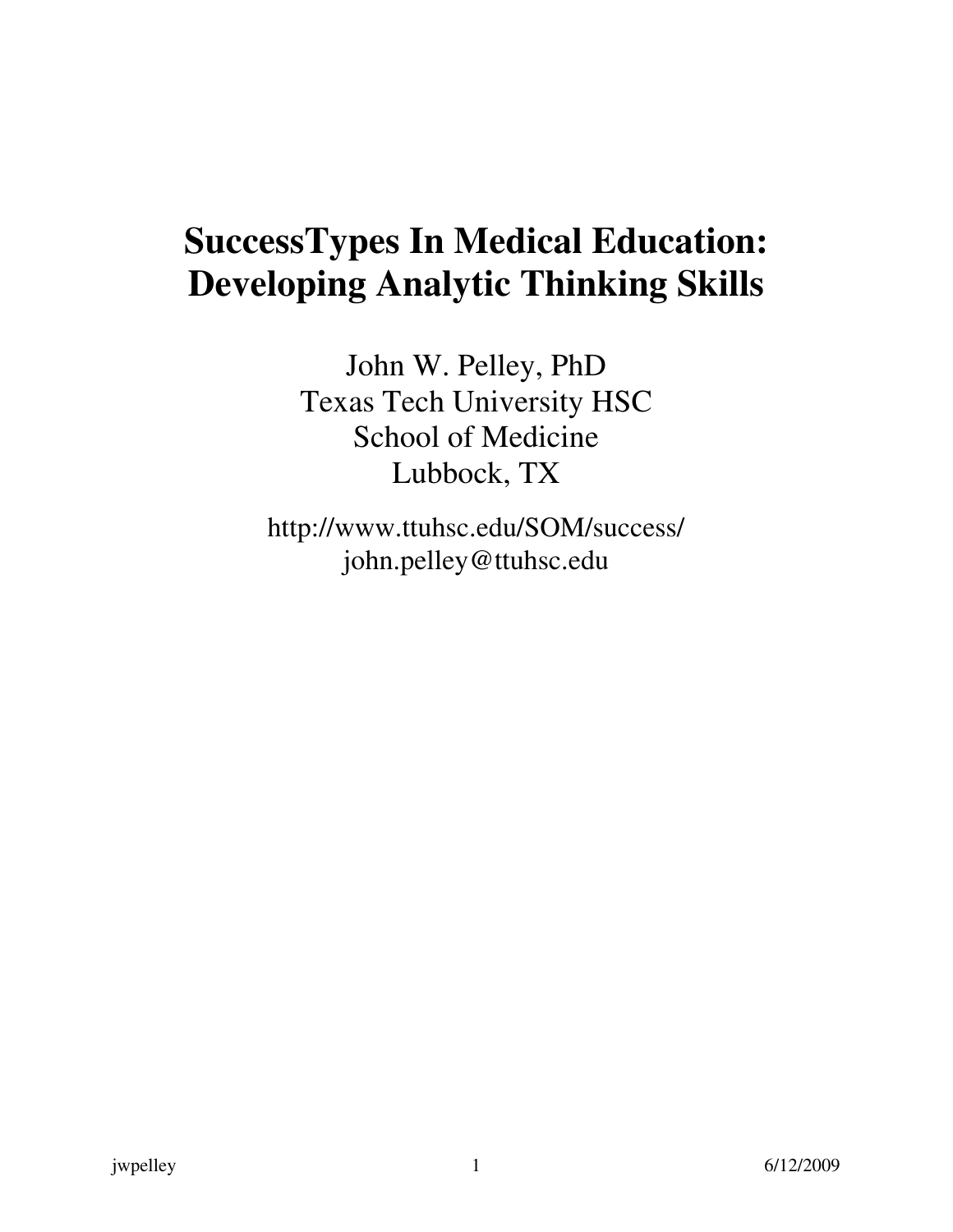# Preface

What is a SuccessType?

The word "type" refers to a preference, but the SuccessType term does not refer to a preference for success. I created the term "SuccessTypes" to refer to those students who use their knowledge of personality type to develop themselves as a professional.

This handout is designed to support several different presentations, from a one hour lunch session to a multi-session workshop. It is condensed to be useful as a reference for later use. The SuccessTypes book is available free on-line at the SuccessTypes website also for use as a reference. Updated new chapters on brain research, group study, teacher oriented suggestions, communications skills, and specialty choice are planned.

### Major sections:

1. Personality type – How different types process information differently. SuccessTypes are students who use these insights constructively to develop their full professional potential.

2. Brain research – Effective learning strategies use and develop specific areas of the brain.

3. Concept mapping – The single most powerful tool that I have found to help develop the most effective learning. This handout supplements Chapter 7 in the SuccessTypes book.

4. Question Analysis – Students rarely use study questions properly. This method will change the way you read and improve test scores.

5. Group Study – The right way to study in groups. All types are group types, if the group follows some basic rules. Check this out in Chapter 8 in the SuccessTypes book.

6. Time management – How to use lectures to your advantage… even really bad ones. Check this out in Chapter 10 in the SuccessTypes book.

7. Appendix – Basic facts about personality type can be found in Chapters 1-5 in the SuccessTypes book.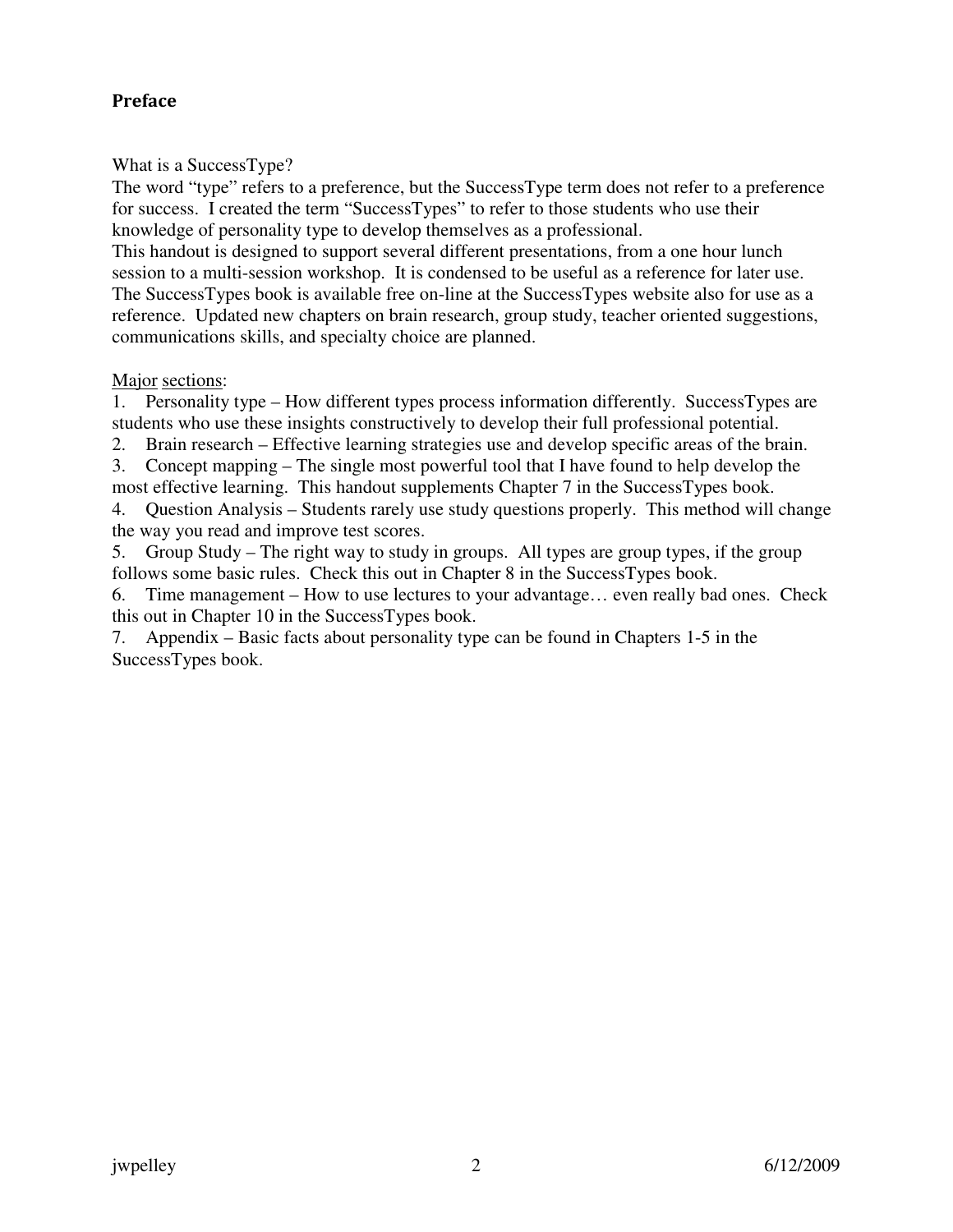# Understanding Personality Type

**Dimensions of Type – The Four dimensions of Type have polar opposites:** 

**Extraversion (E) -------------- Introversion (I)** 

**Sensing (S) ----------------- Intuition (N)** 

**Thinking (T)----------------- Feeling (F)** 

**Judging (J) ------------------ Perceiving (P)** 

*Both are used by everyone*, but one is usually preferred and better developed than the other.

# **Extraversion (E) -------[]------- Introversion (I)**

Extraversion: Overall stimulation of thinking is toward the outer world - *people and things* Introversion: Overall stimulation of thinking is toward the inner world - *thoughts and reflections*

# *Key words for comparison:*

| <b>Extraversion</b> | <b>Introversion</b> |
|---------------------|---------------------|
| Active              | Reflective          |
| Outward             | Inward              |
| Many                | Few                 |
| Talk it out         | Think it through    |

# **Extraversion and Introversion in Learning**

| <b>Extraversion</b>                                        | <b>Introversion</b>                          |  |
|------------------------------------------------------------|----------------------------------------------|--|
| Good at initiating.                                        | Good at reacting.                            |  |
| Think out loud and then<br>work alone.                     | Work alone and then<br>think out loud.       |  |
| Learn best with others.                                    | Learn best alone or<br>one-on-one.           |  |
| Put learning into action<br>before the idea gets<br>stale. | Need to understand<br>clearly before action. |  |

"If you don't know what an extravert is thinking, you haven't been listening. But, if you don't know what an introvert is thinking, you haven't *asked*!"

# **Extravert-Introvert Guide to Specialty Choice**

1. Extraverts will be attracted to fields and specialties with high levels of interpersonal contact and/or which are action oriented. 2. Introverts will be attracted to fields and specialties requiring sustained attention, more time in solitary work or one-to-one interactions.

3. Introverts also will be found in greater numbers in fields requiring graduate and postgraduate training, and in academic settings.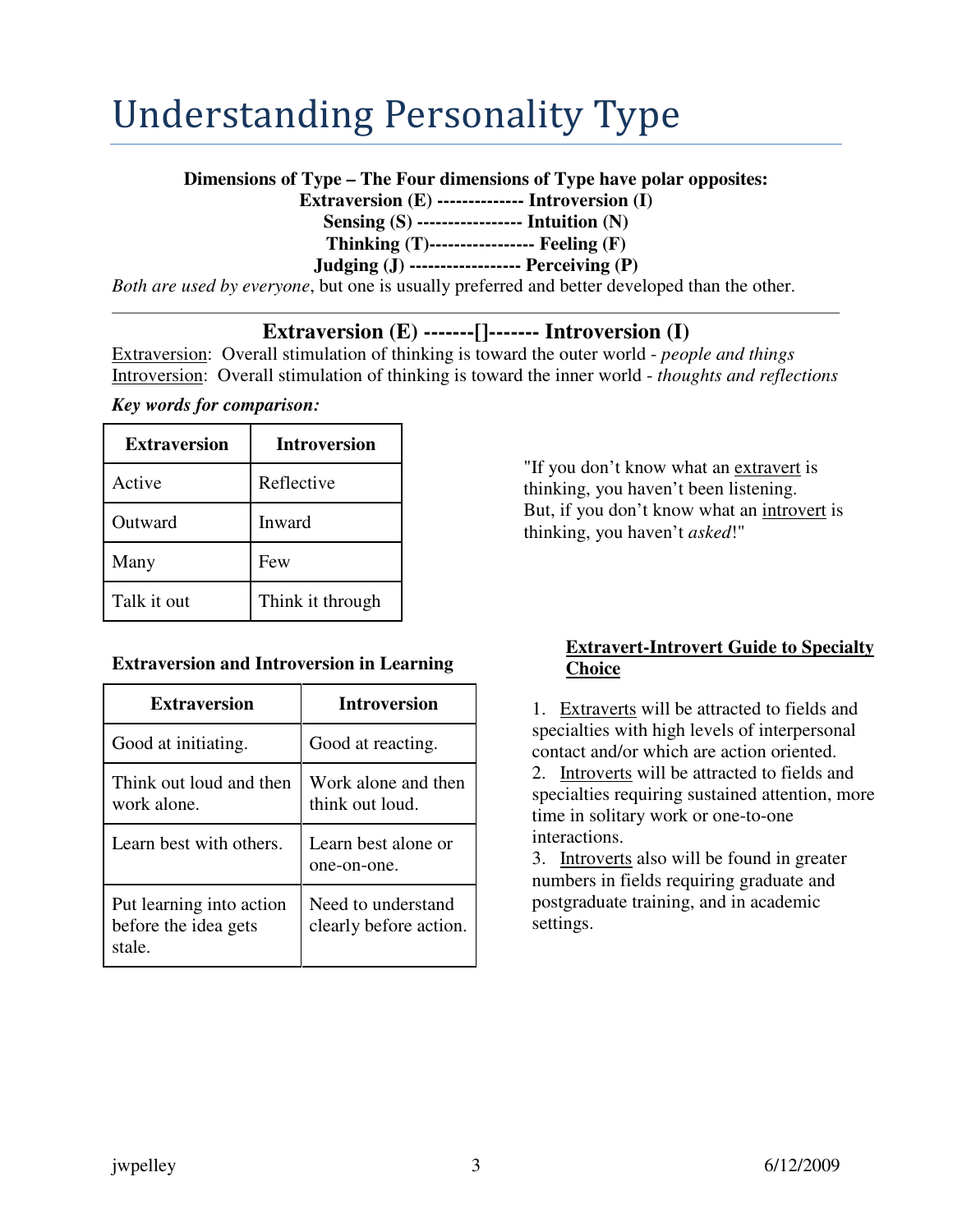# **Sensing (S) ---------[]----------- Intuition (N)**

Sensing: Gives attention to what is being perceived by way of the five senses - *sight, sound, feel, taste, smell* Intuition: Gives attention to what is being perceived by the imagination - *finds patterns and relationships* 

#### *Key words for comparison:*

| <b>Sensing</b> | Intuition       |
|----------------|-----------------|
| Details        | Patterns        |
| Present        | Future          |
| Practical      | Imaginative     |
| Sequential     | Random          |
| Repetition     | Variety         |
| Specifics      | The Big Picture |

"Sensing types help intuitives keep their head out of the clouds, while intuitives help sensing types keep their head out of a rut."

# **Sensing and Intuitive Preferences in Learning**

| <b>Sensing</b>                                                | Intuitive                                     |
|---------------------------------------------------------------|-----------------------------------------------|
| Patient with routine or<br>detailed material.                 | Patient with abstract or<br>complex material. |
| Annoyed when part of<br>communication left to<br>imagination. | Bored when<br>communication too<br>explicit.  |
| Enjoy using skills already<br>learned.                        | Enjoy learning new skills.                    |
| Work steady, step-by-step.                                    | Works in bursts of energy.                    |
| Prefer to learn procedures                                    | Prefer to solve problems                      |

# **Sensing-Intuitive Guide to Specialty Choice**

1. Sensing types will be especially attracted to fields requiring:

 A. care and precision, B. consistency in following established practices, and

 C. practical attention to dayto-day events and use of welllearned knowledge

2. Intuitive types will be especially attracted to activities with diagnostic or treatment challenges.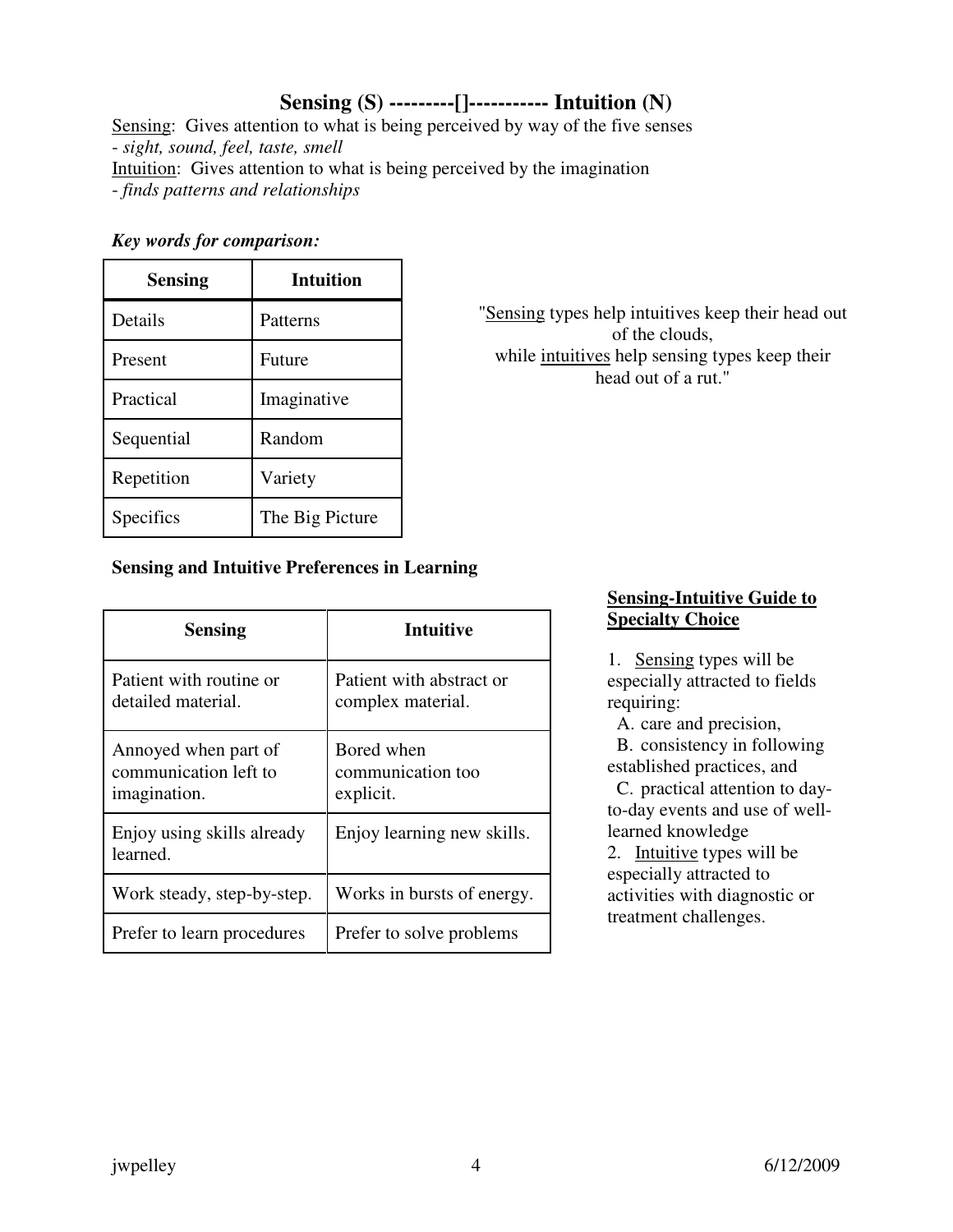# **Thinking (T) -------[]------- Feeling (F)**

Thinking: React to new information through logical analysis Feeling: React to new information through personal values

## *Key words for comparison*

| <b>Thinking</b> | Feeling    |
|-----------------|------------|
| Logic           | Values     |
| Objective       | Subjective |
| Impersonal      | Personal   |
| Analyze         | Empathize  |

"Thinking types need to remember that feelings are also facts that they need to consider, while feeling types need to remember that thinking types have feelings too!"

Thinking-Feeling Guide to Specialty Choice

1. Thinking types will be attracted to activities requiring technical skill with and to those aspects of patient care where tough-minded objectivity is an advantage.

2. Feeling types will be attracted to occupations where the human component is important, and will be most attracted to activities which require directly caring for people and understanding people. 3. Feeling types will need less training in communication skills than thinking types (with E-F types easiest of all to teach).

# **Thinking and Feeling Preferences in Learning**

| <b>Thinking</b>                                              | Feeling                                             |
|--------------------------------------------------------------|-----------------------------------------------------|
| Learn best when given<br>a clear and objective<br>rationale. | Learn best when given<br>personal<br>encouragement. |
| Like giving and<br>receiving a critical<br>analysis.         | Criticisms are often<br>taken personally.           |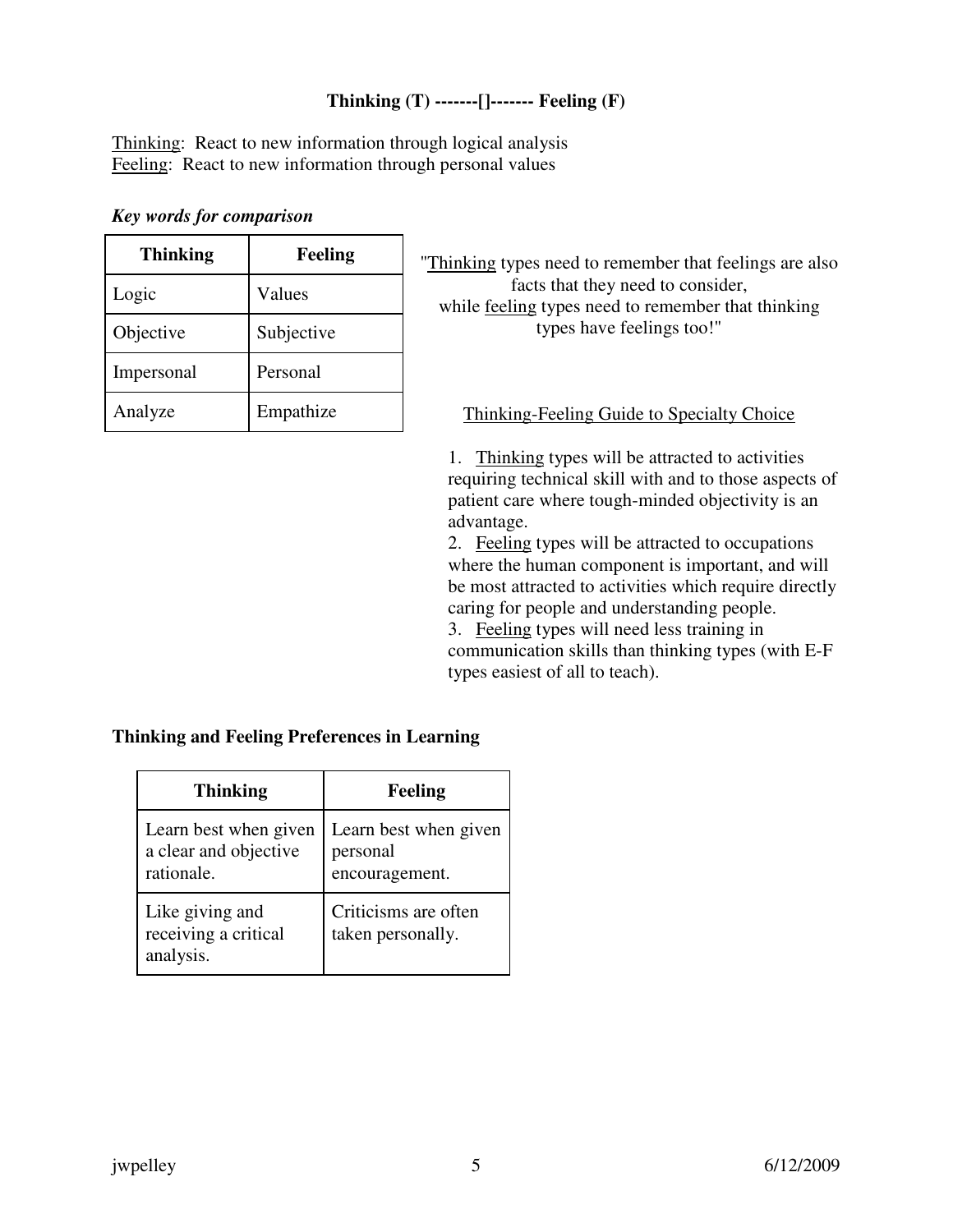# **Judging (J) ---------[]----------- Perceiving (P)**

Judging: Prefer to live a planned, orderly life. Perceiving: Prefer to live a flexible, adaptive life.

*Key words for comparison:* 

| <b>Judging</b> | <b>Perceiving</b>     |
|----------------|-----------------------|
| Organized      | Flexible              |
| Decisive       | Curious               |
| - ed           | - ing                 |
| Plan           | Wait (Procrastinate?) |
| Joy of Closure | Joy of Discovery      |

| <b>Judging and Perceiving in Learning</b> |  |  |  |  |  |  |
|-------------------------------------------|--|--|--|--|--|--|
|-------------------------------------------|--|--|--|--|--|--|

| <b>Judging</b>                                     | <b>Perceiving</b>                                |  |  |
|----------------------------------------------------|--------------------------------------------------|--|--|
| Complete tasks on<br>time early.                   | Postpone unpleasant<br>tasks.                    |  |  |
| Often overachieving.                               | Often underachieving.                            |  |  |
| Value orderly use of<br>information.               | Value inquiry.                                   |  |  |
| Complete tasks at<br>expense of new<br>information | Postpone tasks to<br>acquire more<br>information |  |  |

"Judging types can help perceiving types meet deadlines, while perceiving types can help keep judging types open to new information."

# Judging-Perceptive Guide to

# Specialty Choice

1. Judging types will be attracted to occupations and settings where schedules, system, and order are important.

2. Perceptive types will be attracted to situations requiring constant adaptability to changing demands.

3. Judging types will more often be classified as "over-achievers" and will average slightly higher grades than would be predicted from

their aptitude scores.

4. Perceptive types will have somewhat higher aptitude scores than judging types, but will earn somewhat lower achievement scores than predicted from their aptitudes.

5. Judging types will be seen as more dependable, responsible, than perceptive types, but less open to new information and less adaptable than perceptive types.

6. Perceptive types will be rated higher in openness to new information, flexibility and adaptability, but lower in responsibility and dependability than judging types.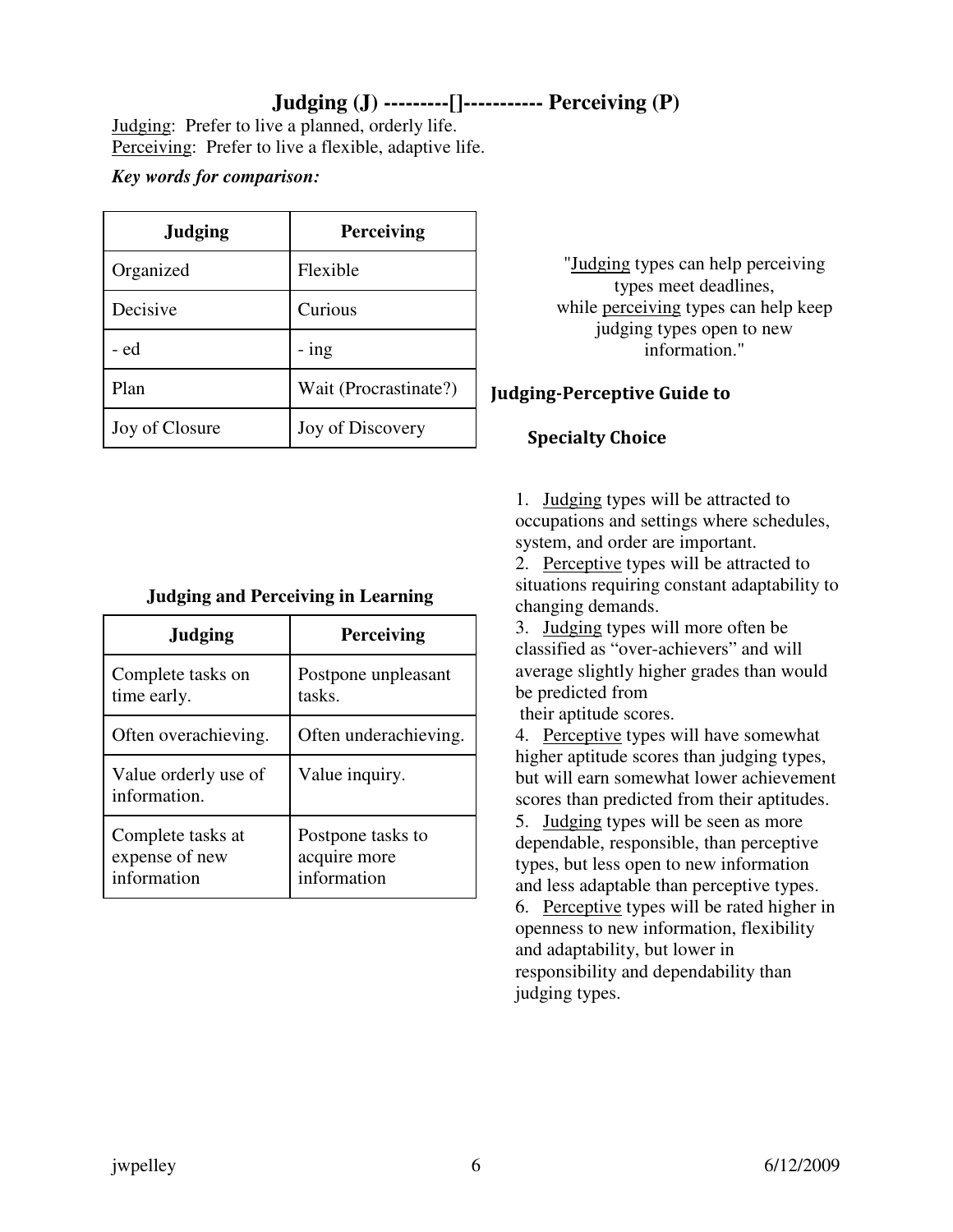# Brain Research – The Art of Changing the Brain

We can learn more effective study practices from brain research. Correlations are emerging between learning and memory and the functional specialization of the brain.

- New learning starts temporary signaling pathways in brain neurons, but these fade and disappear if we don't put these neurons to use. It isn't enough to just look at words on a page or to highlight large sections of text.
- Studies by Kolb show that a learning cycle must be completed to remember facts longer. A larger benefit is that this learning cycle also helps us think better.
- Kolb learning cycle (from James Zull, "The Art of Changing the Brain," 2000, Stylus):
	- 1. Concrete experience take in information through the senses, e.g. reading, listening, dissecting
	- 2. Reflective observation compare information with stored knowledge to determine if it is new or already known.
	- 3. Generalizations and abstract concepts connect the new information with what is known; find new possibilities; ask questions about significance; decide on probability.
	- 4. Active testing of generalizations do something with the new information, e.g. explain something to someone, solve a problem with it, draw a concept map or a table or rewrite it in condensed form.
- The cycle never stops because all active testing becomes new input to remember.
- The brain areas that match these four steps are:
	- Concrete experience sensory area (parietal lobes)
	- Reflective observation temporal lobes
	- Generalizations and decisions prefrontal lobes
	- Active testing motor area (frontal lobes)
- This cycle is usually short-circuited in students that only memorize.
- *Passive* looking "at" or listening "to" vs. *active* looking "for" or listening "for"
- We think "back to the future"
	- Temporal (back) processing looks at
		- $\blacksquare$  Facts
		- **Grouping**
		- Learned patterns
	- Frontal (future) processing looks at
		- "Discovered" grouping
		- New patterns
		- **Inferences**
		- Evaluation of options
	- Summing it up: If you teach the front of the brain, the back will follow.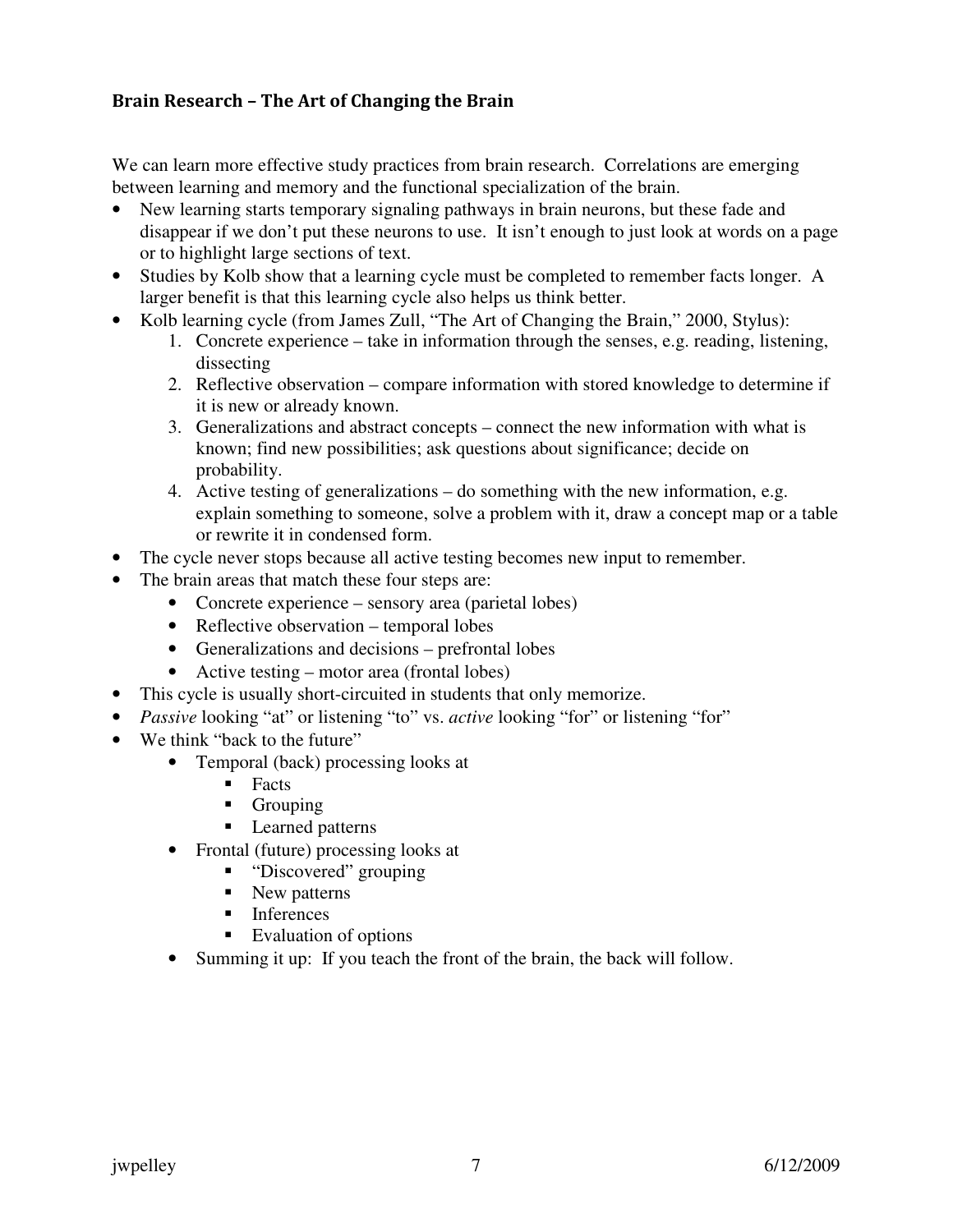# Concept Mapping

There's more to concept mapping (bubbling) than meets the eye. Important advantages:

- They use active learning passive learning is an oxymoron; the real question is, "what type of activity?" Maps serve as a way of *actively* organizing what you are learning.
	- o Map construction makes full use of the "learning cycle"
- Maps develop "pattern thinking" facilitate integrative learning
- Maps provide an easy way to verify what you are learning through verbalization. Students rarely know how to evaluate their own learning.
- Visual learning memory is established in the form of symbols; thinking is symbol manipulation.
- They serve as very effective review notes for examinations.
- Concept maps *contribute to effective reading by giving you a question to answer*.

# **Concept Maps – Basic Anatomy**

- Nodes, or "bubbles" that contain concepts.
	- Many nodes have branches; creates a hierarchy
	- Some nodes are lists; compatible with memorization
- Concept links create relationships; may contain descriptive text
	- Some links can converge on one node
	- Some links form cross-links between branches.

# **Barriers to Concept Mapping**

- Time
	- Requires deep reading, not surface reading
	- However, time recaptured during exam review; students study maps… not notes!
- Learning style
	- Linear learners tend to be insecure (not always)
	- Deciding on grouping items uncertain
- Energy
	- Active learning makes you tired
	- Requires alertness, attention

# **General Recommendations**

- Build maps from scratch; verbalize thinking (especially for Es).
- Always construct "top-down" or "side-side" use "center-out" as needed.
- Review and compare maps with other students to compare different ways of seeing the material; only do this after you have tried your own map.
- If needed, just start with a 2-level map. This should only take about 10 minutes and will organize your reading. Give it some time and do what comes naturally, i.e. start extending your maps only when you feel you are ready.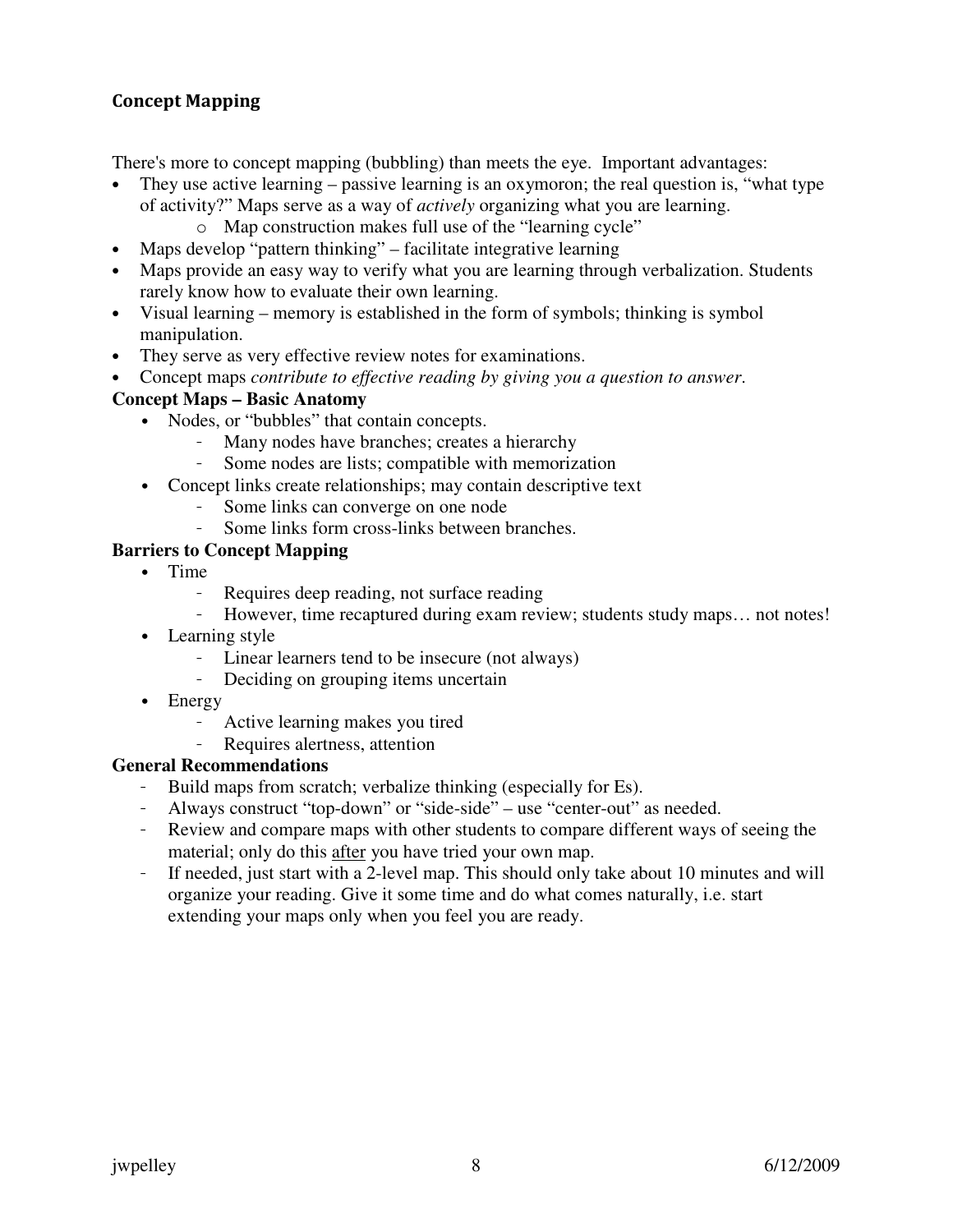

#### Examples (in addition to those in SuccessTypes):

Example map of water demonstrating the basic components of hierarchical concept maps. Note the cross-link<br>(bold arrow) between the concepts motion and states. Reproduced with permission from Cambridge Univer-<br>sity Press.<sup>1</sup>

1106 JAMA, September 6, 2000-Vol 284, No. 9 (Reprinted)

©2000 Ameri

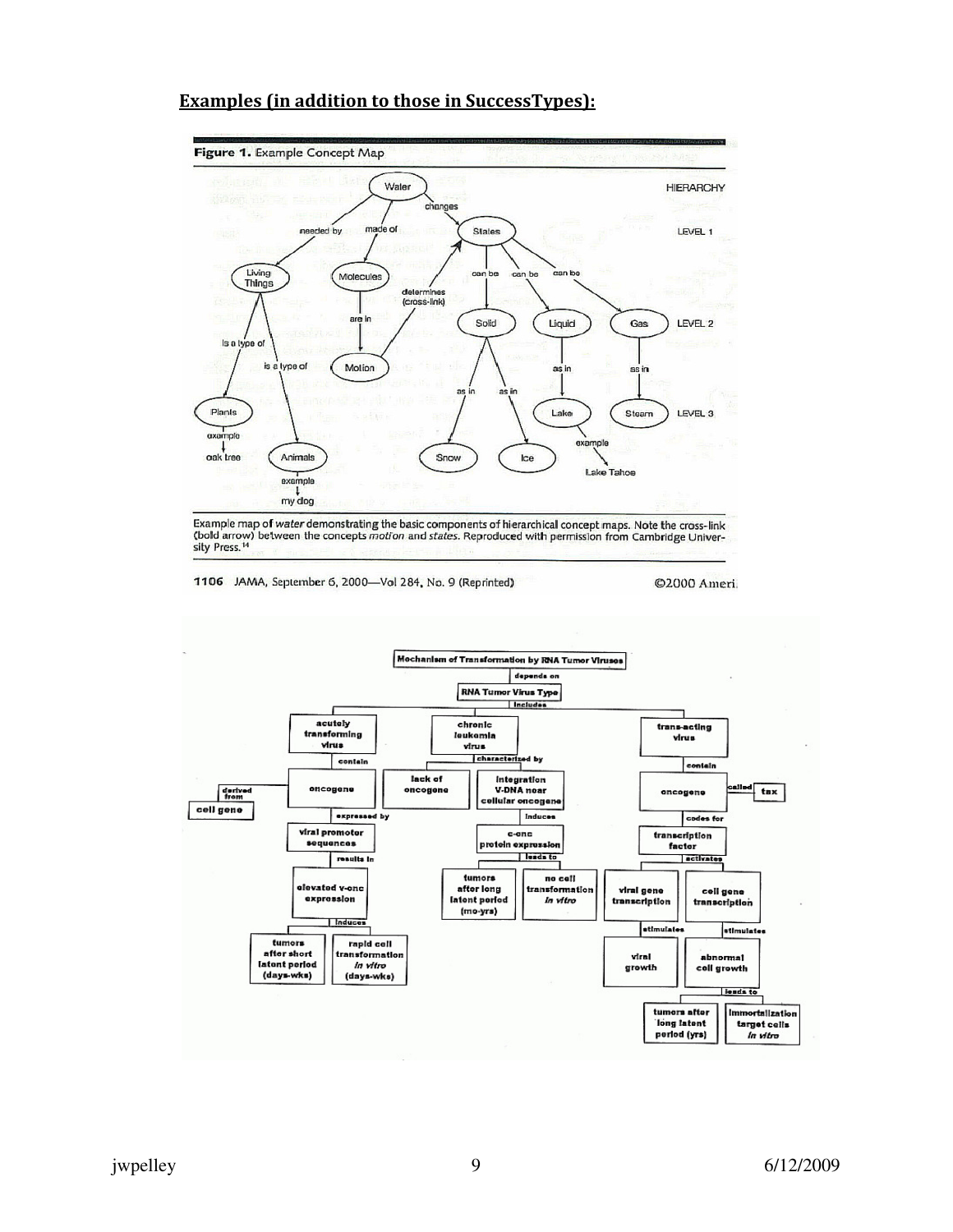

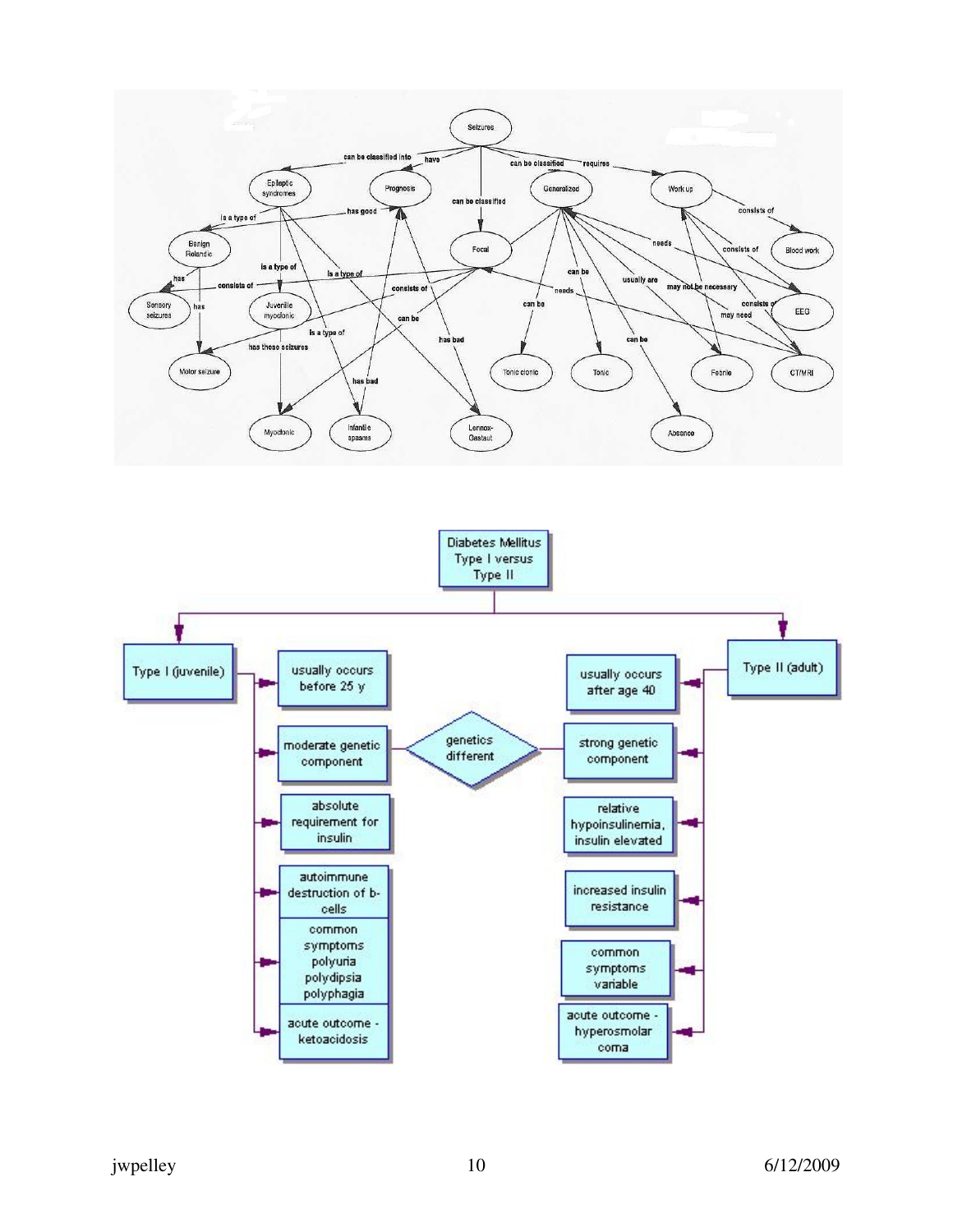Constructing a concept map

- 1. Select the topic to be studied. Since it is going to be subdivided, the size of the topic is not critical. It can be part of a lecture or material that is covered in several lectures.
- 2. Identify, by listing or highlighting, the major concepts from the text and/or lecture notes. Look for information that was emphasized. Avoid details (for now).
- 3. Select from the list the most general concepts (grouping). [*Expect this to be difficult at first, but to speed up with practice.*]
- 4. Arrange the concept map with the most general concept at the top. Link it to the less inclusive concepts and enclose the text with circles or other shapes.
	- If needed, label connecting lines with linking words that explain the relationship.
	- Arrowheads can show direction, cause-and-effect, etc.
- 5. Try to branch out at each level of the hierarchy with more than one link. This is an opportunity to reorganize
- 6. Identify and draw cross-links between related concepts.
	- *This is a powerful step in developing integrative thinking.*
- 7. Alternative patterns: A "spider" or cluster pattern can be constructed from the center outward, but this will not be seen as readily by linear learners.

To sum it up:

- List Group Compare
- 1. List all major concepts; create a simple outline
- 2. Identify grouping concepts (circle/highlight)
	- organize grouping concepts and start construction of map
	- leave space for adding the details; highest item is broadest concept
	- emphasize reorganization

3. Integrate knowledge by drawing cross-links between branches of the map; look for convergence

4. Remember that concept maps are living documents, i.e. they grow and develop. Some things will drop out of your maps over time and new things, especially from other courses, will be included. This is a good thing.

5. Review maps on a weekly basis by verbalizing them; fine tune problem areas.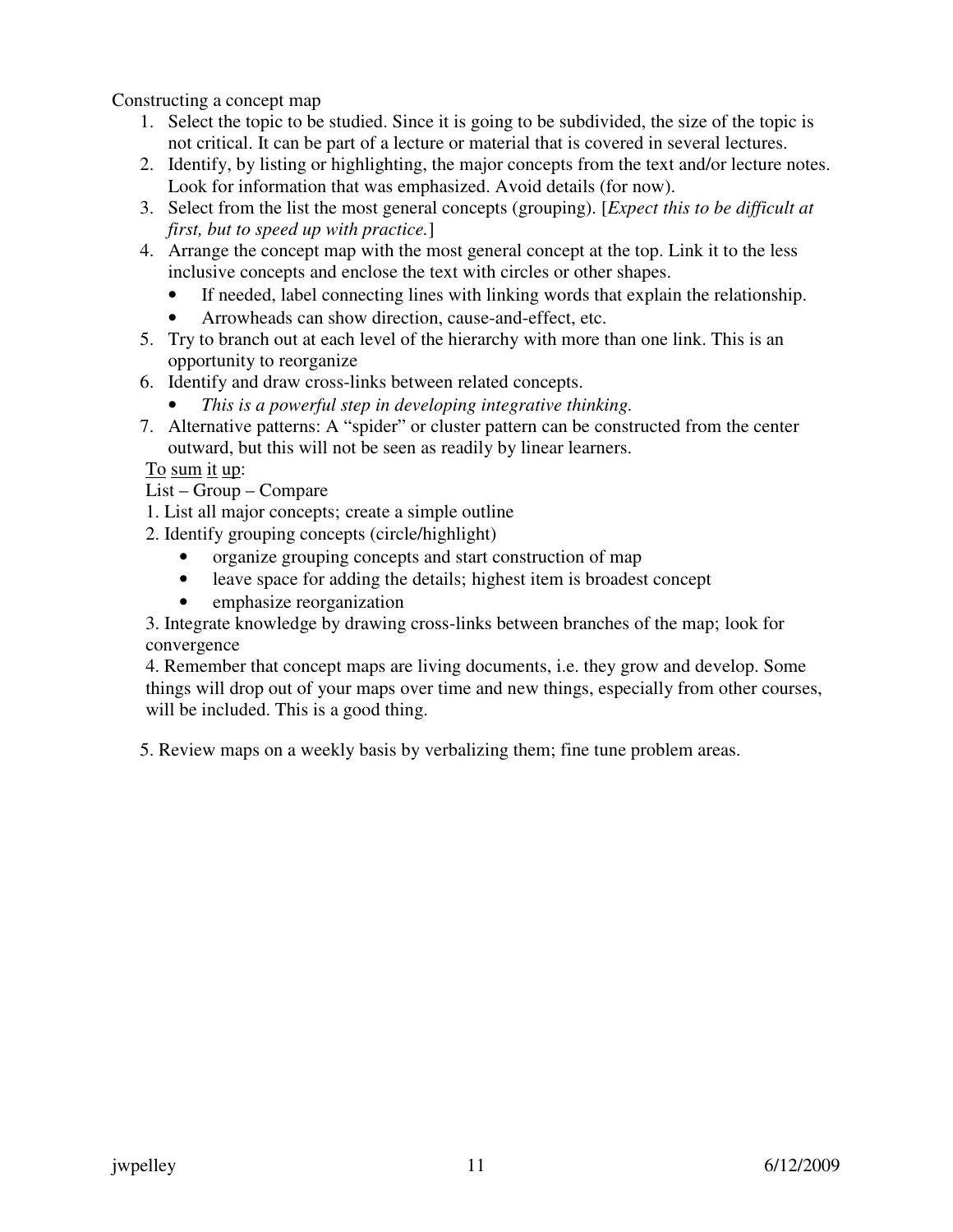# How can you extract the maximum learning from examination questions?

Check this out in Chapter 8 in the SuccessTypes book. Is your study group asking enough questions?

Group problem solving favors long term memory and understanding.

Rotating oral examination: Each student takes a turn answering questions from the group. Questioners can rephrase questions to guide responder if they get stuck. Students learn more from *preparing and asking questions* than from answering them. [Note: Time constraints make this the less used option. However, some groups prefer it and use it well.]

Question analysis: Use the question analysis method in a group to debate "ruling out" thinking. Focus discussion on "what do we need to know about this answer to rule it out?" When discussing the correct answer, just rephrase the question to "rule it in."

- 1. Set a time limit of 90 minutes, preferably on the weekend.
	- Eliminates fatigue factor
	- Discourages spending too much time on minor issues
- 2. Group consensus refines understanding.
- 3. Students asking the questions should keep their notes open.
	- Verify accuracy of answers.
	- Refine notes based on discussion.
	- Divide responsibility for information resources among group members.
- 4. Focus primarily on the previous week's material
	- Include additional previous material when relevant.
	- For exam review emphasize integration; comparisons, contrasts, and cause-and-effect.
	- Decide at end of session on topics for next session.

#### Contribution of different types to Group Study

- All types benefit from the strengths of the other types in the group.
- Extraverts energize the group; introverts give it depth of thought.
- Sensing types hear intuitive thought and develop their own intuitive skills.
- Intuitive types are reminded of all those details that they tend to overlook.
- Feeling types develop the logical organization that comes from thinking skills.
- Thinking types can benefit from the enthusiasm of the feeling types.
- Perceptive types have an incentive to stay on schedule in order to be prepared for the group session.
- Judging types will keep the group on task
- Develops awareness and understanding of the contributions of each type
- Develops verification skills